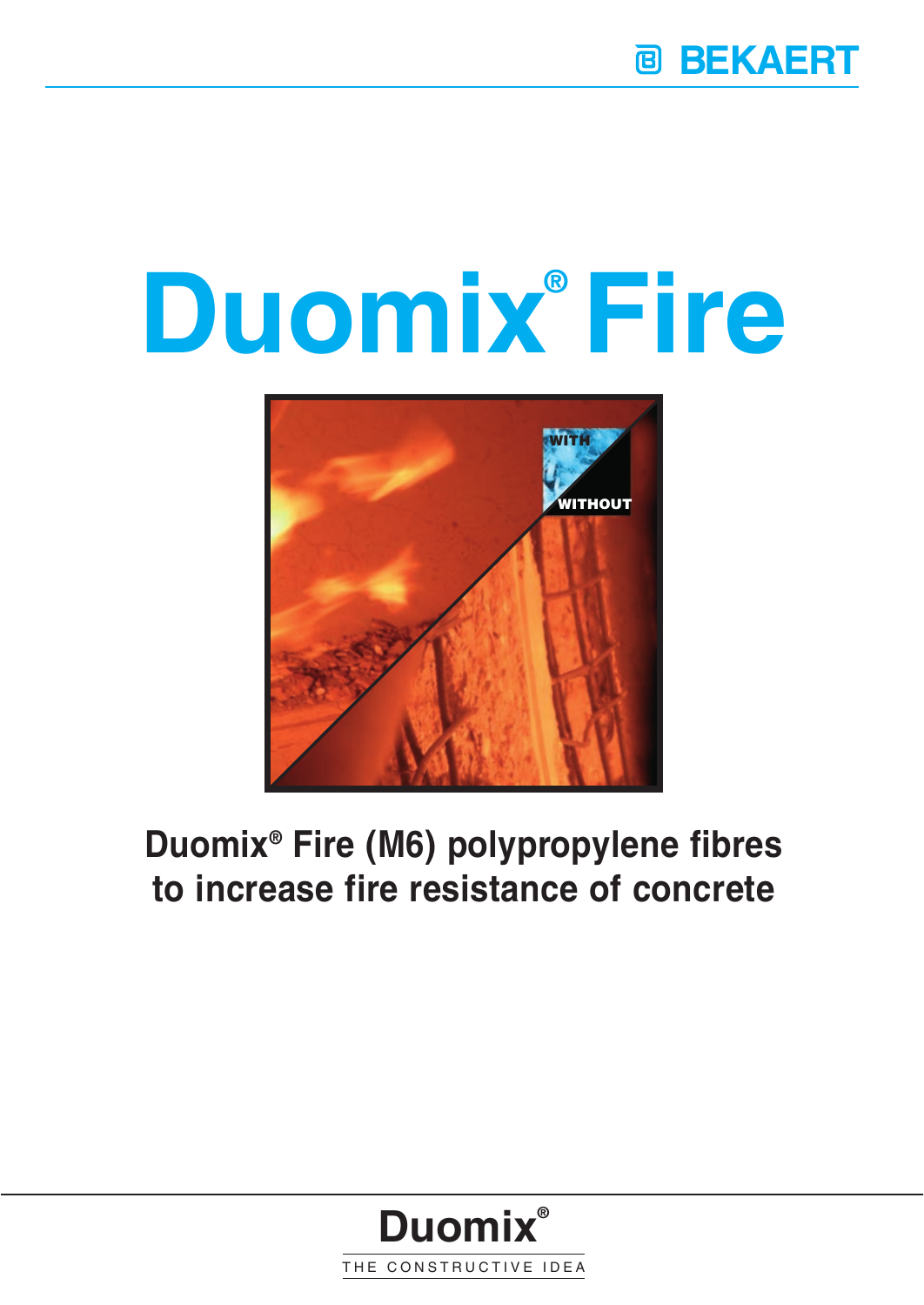# **Duomix® Fire POLYPROPYLENE FIBRES TO INCREASE**

**FIRE RESISTANCE OF CONCRETE**



*Duomix® Fire (M6), the mono filament fibre with diameters of less than 20 µm and a length of 6 mm.*

**Duomix® is a strained, mono filament Polypropylene fibre with round cross section, manufactured in the extruding procedure.**

Duomix® polypropylene fibres were developed as additives to cement-bound materials. The aim was to preserve the mixing ratio of concrete but to improve the concrete's characteristics, particularly regarding early shrinkage cracks and the absorption of tensions during the hardening (plastic shrinkage phase) should be improved. The result, Duomix® Fire (M6) leads to a decrease in the formation of shrinkage cracks during the production of the construction units themselves.

Recent research proves that the admixture of Duomix® Fire (M6) polypropylene fibres provides an optimally protecting void structure within the concrete. Their refinement, the extremely high number of items and their high surface area impressively increase the concrete's durability in case  $\bigcap$  fire.



**BEKAERT** seeks continual co-operation with leading technologists to ensure workability, in particular to optimize consistency and pumpability of the FRC. Our aim is to further improve the required slump, which can be reached by a balanced concrete prescription and, in addition, by special fibre coatings. This coating reduces the required slump and improves the concrete's workability. The use of dosing equipment, cut to the very conditions of the building site, can be clarified individually.

### **BEKAERT has the finest fibre**



| 2,3 dtex (2,3 g per 10 km fibre)                                         |                             |  |  |  |
|--------------------------------------------------------------------------|-----------------------------|--|--|--|
| App. 725 mio. fibres/kg with an overall<br>surface of 600 m <sup>2</sup> |                             |  |  |  |
| Length                                                                   | 6 mm                        |  |  |  |
| Diameter nominally                                                       | $18m$ m                     |  |  |  |
| Elongation at rupture                                                    | 15 %                        |  |  |  |
| Material:                                                                | Polypropylene               |  |  |  |
| Density:                                                                 | $0.91$ kg/dm <sup>3</sup>   |  |  |  |
| E-module:                                                                | 3500-3900 N/mm <sup>2</sup> |  |  |  |
| Tensile strength:                                                        | $300$ N/mm <sup>2</sup>     |  |  |  |
| <b>Melting point:</b>                                                    | $160 - 165$ ° C             |  |  |  |
| Moisture absorption: 0%                                                  |                             |  |  |  |
| Colour:                                                                  | transparent white           |  |  |  |

### **Characteristics**

Duomix® polypropylene fibres were developed as an enhancement to the **BEKAERT** range of world renowned steel fibres named Dramix®. Duomix® outperforms the requirements of the current guidelines for fibre-reinforced concrete. Duomix® Fire (M6) has proved suitable with all fire curves.

Duomix® polypropylene fibres do not represent a health risk: The nominal dimension lies far over 3 µm, the size regarded as health-endangering.

### **Applications**

Concrete with Duomix® is used as fibre-reinforced sprayed concrete (FRSpC) or as fibre-reinforced concrete (FRC) poured into a mold. **Packing units:** 0.6 /0.9 kg water-sol-

uble paper bags in cardboards bundeled on pallets, other bundles on request.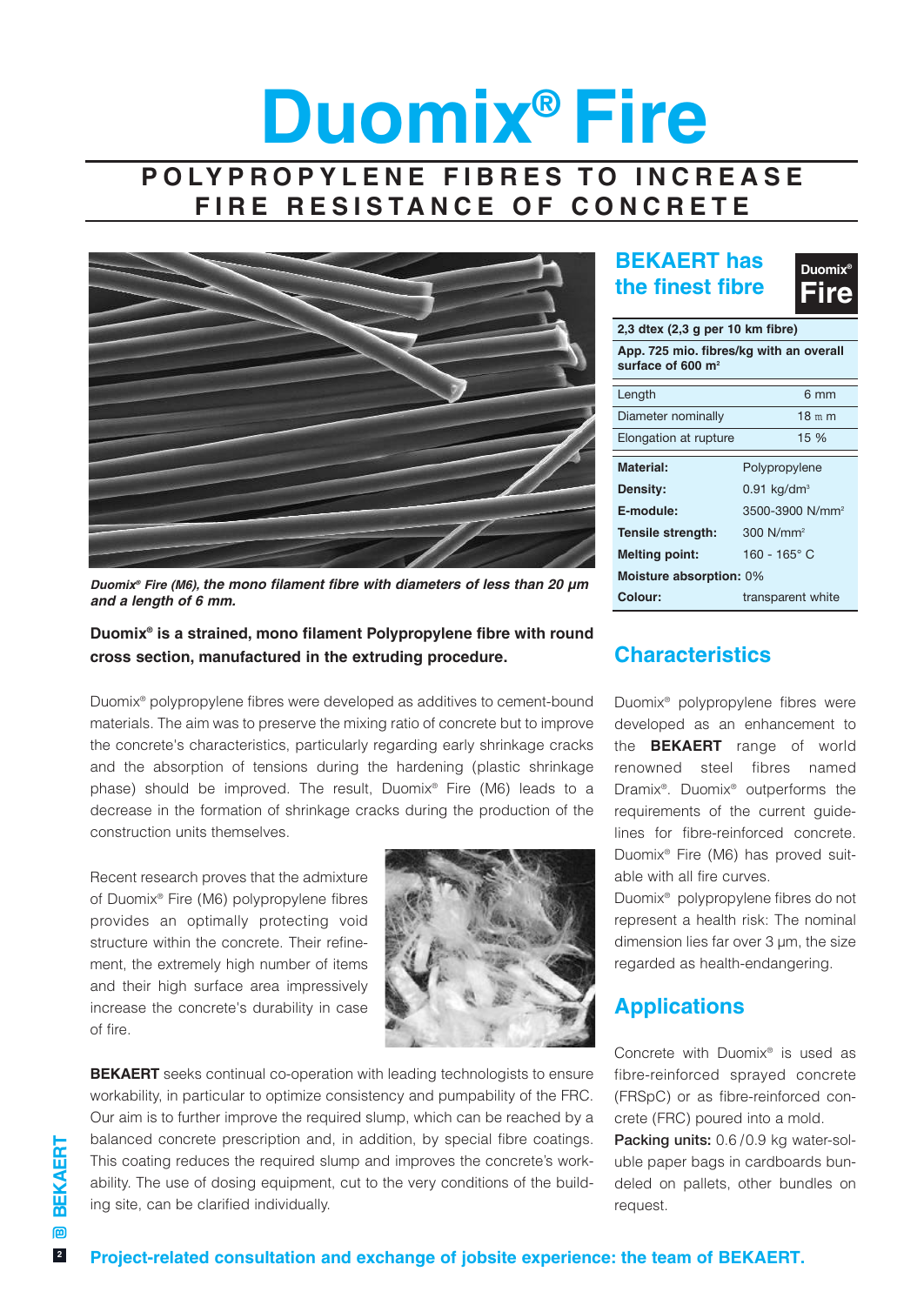# **Fire-restistant. Sure.**

### **Characteristics and effects of Duomix® Fire (M6)**

The impact of fire can inevitably lead to a breakdown of the construction unit caused by huge pieces of concrete spalling. Load-carrying capacity and safety of the structure are lost. The cause: Bound water evaporates, but cannot escape fast enough due to the close concrete structure. The steam pressure inside the concrete increases, and under the rising temperature the outer zones suffer high compression stresses and eventually failure.



*WITHOUT Duomix®: Spalling of 25 cm and more - the load-carrying capacity of the unit is not given any longer. WITH Duomix® Fire (M6): Spalling of 1 - 2 cm the reinforcement remains protected.*





#### **DUOMIX® Fire (M6) creates a void structure, as the fibres melt off, so that the vapour can escape before the construction unit fails.**

Duomix® Fire (M6) decreases depth and area of spalling in case of fire - practically to zero when compared to fibre-free concrete (infected by fibre dosage, concrete quality and tensile state).

By forming micropores Duomix® lowers the danger of microcracks, which may grow to uncontrollable macrocracks: The reinforcement remains protected even in edges and edge zones.

FRC with Duomix® Fire (M6) minimizes concrete attrition in case of fire, which is limited to a superficial layer of less than 2 cm. Thus Duomix® Fire (M6) ensures that load-carrying capacity and safety of the structure may be retained. Furthermore it can drastically lower the cost of maintainance and re-establishment.

### **DUOMIX® Fire prevents**

- an exposure of the critical reinforcement section.
- reduction of the concrete cross section.
- in many cases even partial spalling.

### **How Duomix® Fire (M6) does this**

The control of steam pressure in case of fire unfolds on 3 levels:

- by cross-linking of border zones enhancement of material transfer and moisture diffusion.
- by micropores formed at the admixed fibres.
- by macropores formed after the fibres melt off.

### **Particular advantages of the Duomix® Fire (M6) fibres**

- They form smaller canals for water diffusion without significantly decreasing the rate of diffusion.
- Due to a higher number of capillary tubes, steam pressure is rapidly compensated, since steam escapes regulated.
- In cross section the large surface of their pores forms optimal diffusion paths.
- They prevent unwanted substance transport in the pores.



Photograph: Road Researchorder No. 3.269 and HL-AG

**Already in the preliminary investigations Duomix® Fire (M6) showed impressing results. Therefore in Austria all current research projects will focus further on this fibretype.**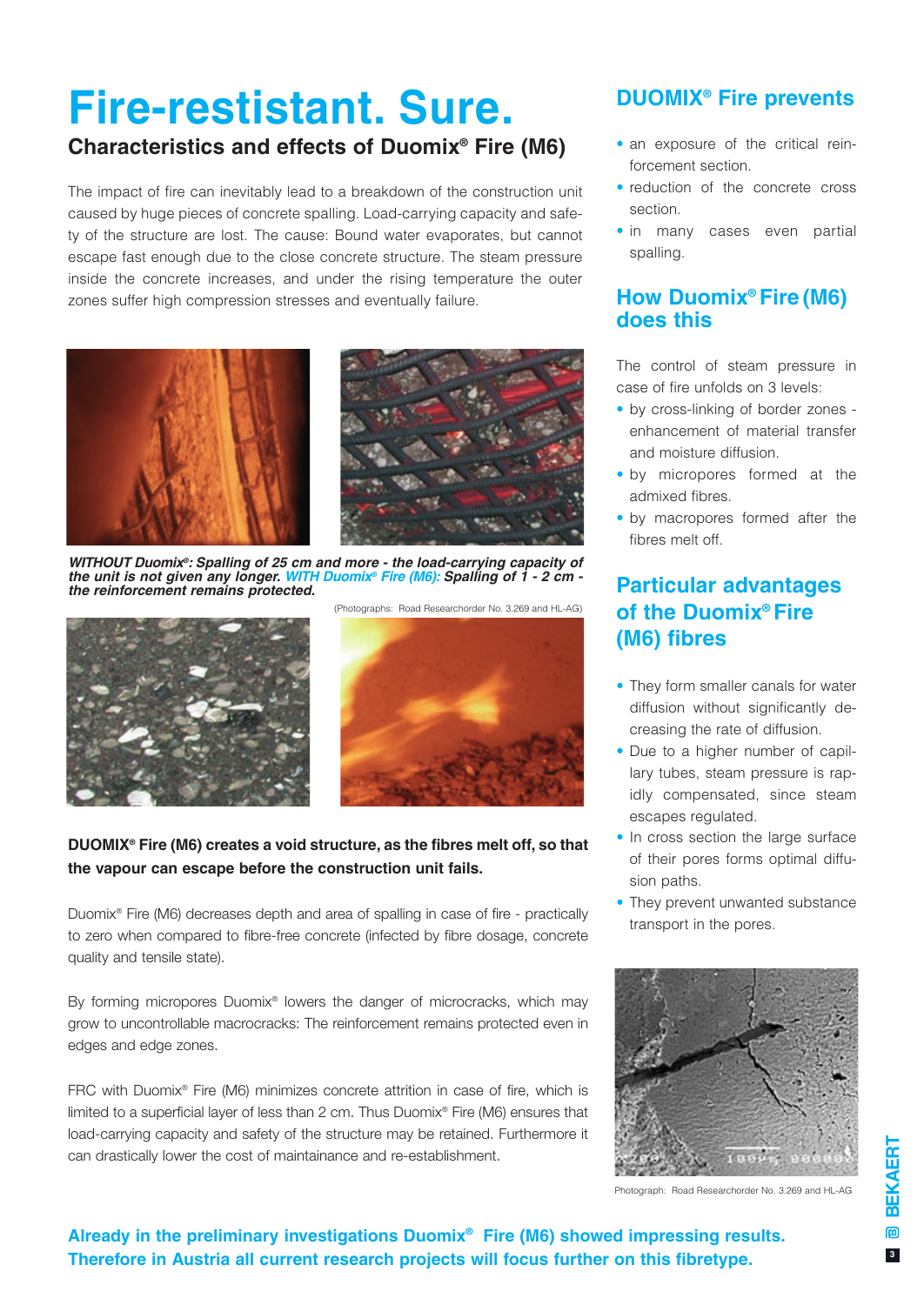# **Tested quality**

### **"Fire restistance of fibre-, steel- and prestressed concrete"**

Road Researchorder No. 3.269 of the Austrian ministery of logistics, innovation and technology and High Speed Railway organisation (HL-AG):



*Fire test with large-scale plates under different stress conditions: WITHOUT Duomix®: The reinforcement lies exposed. WITH Duomix® Fire (M6): Dampness escapes - the sample test specimen stays intact to a large extent.*





Photographs: Road Researchorder No. 3.269 and HL-AG

#### **Fibre performance class BB\* Increase of fire resistance**

| Spalling in %   |                                       |                   |
|-----------------|---------------------------------------|-------------------|
| <b>BB-class</b> | Comparable concrete<br>without fibres | Fibre<br>concrete |
| <b>BB 1G</b>    | 100%                                  | $<$ 30 %          |
| <b>BB 2G</b>    | 100%                                  | $& 2\%$           |

**Duomix® Fire (M6) fulfills BB1 and BB2 small samples and BB2G (highest requirement) at large-scale plates** (140 x 180 x 30/50 cm) under different compression stresses (0/1.16/6. 50/9.00 MPa crosswise, 0.50 MPa lengthwise).

### **DUOMIX® Fire (M6) ...**

- under fire attack forms micropores and harmless microcracks - the vapour can escape controlled.
- decreases the extent of explosion-like concrete spalling.
- minimizes concrete abrasion down to a maximum depth of app. 2 cm.
- in case of fire the steel reinforcement is protected even in edge zones.
- preserves the ultimate limit state and the servicabilty of the construction unit.
- lowers the costs of maintenance and re-establishment to a minimum.

### **DUOMIX® Fire (M6) is ...**

- pumpable, causing no damage to hoses
- easy to work
- distributed troughout the entire concrete matrix
- not visible at the surface
- no risk to health
- 100% alkali-resistant
- chemically inert, compatible and durable
- neither attacked by acids nor by solvents

Concrete prescriptions remain uninfluenced to a very large extent, however, special attention must be payed to the slump. Depending on dosage a loss of slump may be seen, which should be compensated by adding plasticisers.

#### **Despite the loss of slump workability and pumpability of the concrete can be retained. Please contact us!**<br> **the concrete can be retained. Please contact us!**

### **Fibre performance class FS<sup>\*</sup>**

**Decrease of the formation of early shrinking cracks**

| Total length of cracks [%] |                                       |                   |
|----------------------------|---------------------------------------|-------------------|
| FS-class                   | Comparable concrete<br>without fibres | Fibre<br>concrete |
| FS <sub>1</sub>            | 100%                                  | 60%               |
| FS <sub>2</sub>            | 100%                                  | 20%               |

#### **Duomix® Fire (M6) fulfills FS2**

In normal or high-performance concrete Duomix® causes an evident reduction of early shrinkage cracks. In the early binder phase Duomix® can take up locally arising tensions in the concrete.

 $\overline{4}$ 

reinforced concrete) ÖVBB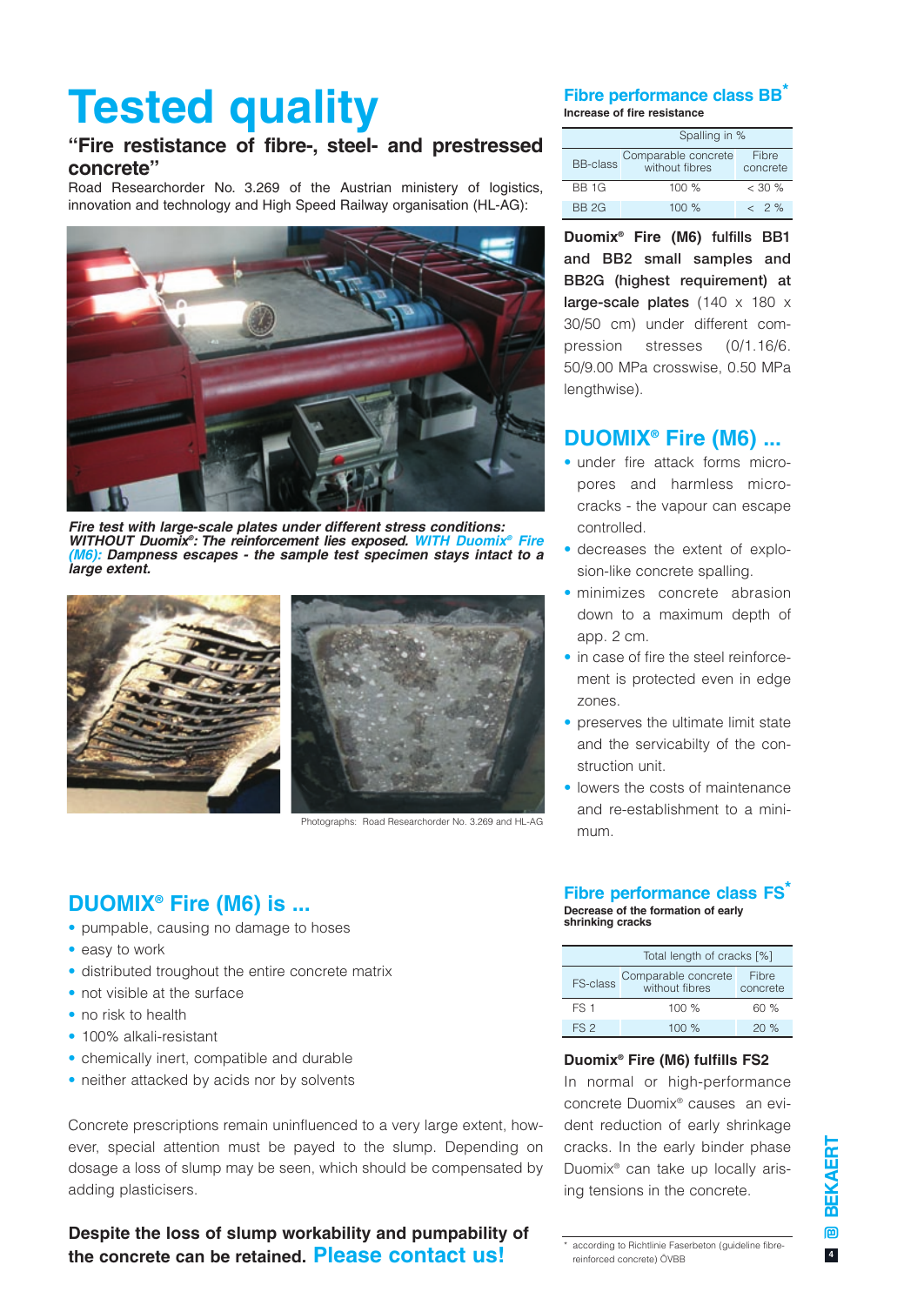### **plus Duomix® Polypropylene Dramix® Steelwire Fibres**

### **FIBREBLEND FOR OPTIMAL FIRE PROTECTION**

### **Fibreblend combines the advantages of Duomix® Fire (M6) polypropylene fibres and Dramix® high tensile steel fibres.**

- Duomix® improves the shrinkage behavior in the manufacturing process and ensures serviceability under fire attack.
- Dramix®, in accordance with OEVBB "guideline for fibre-reinforced concrete", works as a statically calculable reinforcement to ensure ultimate limit state performance and serviceability limit state performance.
- Additionally the steel fibres in combination with polypropylene fibres obstruct temperature penetration under fire.
- The use of fibreblend saves working time as well as costs.

### **Reinforcement and fire protection directly into the mold**

Compared to the admixture of 1,5 kg/m∆ Duomix® Fire (M6) the use of fibreblend (30 kg/m∆ Dramix® RC 80/60 BN and 1,5 kg/m∆ Duomix® Fire) significantly reduces temperature penetration.

In addition, fibreblend causes a further reduction in the loss of stability

under fire: FRC with Dramix® RC 80/60 BN helps to prevent explosive spalling of concrete in a fire situation.

Thus Dramix® protects intact concrete segments against direct fireing. Micropores around the steel fibres allow the reduction of steam pressure in case of fire: Improved filtration by cross-linking of border zones, improves diffusion of water and vapor.



### **Economic advatages**

The use of composite concrete with Duomix® Fire (M6) and Dramix® results project-related in lower total expenses of installation, a high life span, higher working reliability and reduced costs of restoration after a fire.

> **Fibre-free concrete** depth of spalling 27 cm collapse of the component after 18 min. depth of spalling ≈ 2 cm **Fibre concrete 1,5 kg Duomix®** depth of spalling 1-2 cm **Fibreblend 1,5 kg Duomix® 30 kg Dramix®**

### **Bekaert Know-how: Leadership and competence in one hand**

The comprehensive fibre range of **BEKAERT** is the result of intensive research and development, based on the requirements and issues of practical use by industry as well as on innovative deployment. Steel and plastic fibres as well as conventional reinforcing steel are constantly improved, our testing programs seek the optimization of combined applications.

The continuing exchange of experience from our world-wide parnership with universities and research institutes constantly extends **BEKAERT** competence and **BEKAERT** know-how. Our investment in research, development and product innovation make **BEKAERT** a knowledgeable addition to your team.

### **Technical advantages**

**Optimized fire resistance:** The combination of Duomix® Fire (M6) and Dramix® significantly reduces spalling: According to test reports up to 98% and more compared with non-fibrous concrete. Required concrete characteristics, such as compressive strength, water resistance, freeze-thaw resistance remain untouched, post-crack resistance and shear strength are even improved by Dramix®.